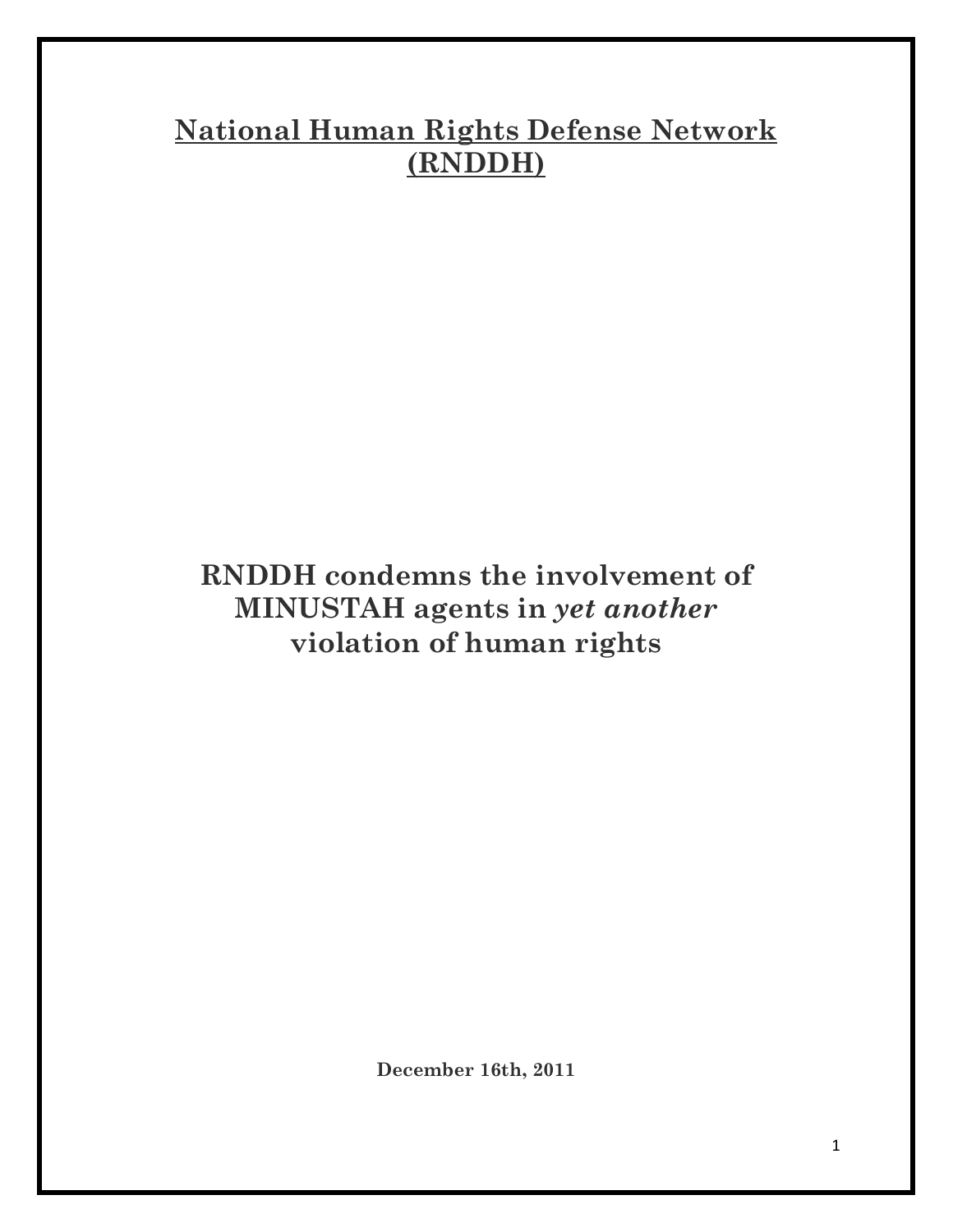#### **I. Introduction**

On December 14th, 2011, the *National Human Rights Defense Network*  (RNDDH) received a complaint in its office, alleging an incident in which *three* (3) Haitian citizens were brutally beaten by officers of *the United Nations Stabilization Mission in Haiti* (MINUSTAH).

Given the gravity of the facts given by the above individuals and the many different injuries and bruises seen on their bodies, RNDDH decided to immediately undertake an investigation in order to learn more about the incident. RNDDH also proposes to share with everyone interested in the issue, the findings of its investigations.

#### **II. Methodology**

As part of this investigation, RNDDH, after obtaining the first information of individuals abused, visited the scene and spoke with:

- Members of the population;
- Witnesses of a portion of the incident;
- The Justice of the Peace Court of Peace of *Cite Soleil,* Léonel MARCELUS;
- A MINUSTAH patrol.

#### **III. The facts**

On December 13th, 2011, in the afternoon, Joseph GILBERT, and Abel JOSEPH, aged respectively *twenty-nine* (29) years, and *twenty* (20) years were situated near the water delivery truck registered **ZA 08937.** GILBERT and JOSEPH came to ensure water delivery in *Citè Soleil,* in an area known as *Ancien Fort Dimanche,* when the truck broke down.

At dusk, and after many attempts to repair the truck, they realized they had to leave the car there. They decided to stay on site in order to secure the truck and the equipment contained



*Figure 1 - The truck driven by Joseph GILBERT*

within. Armos BAZILE aged nineteen (19), whose uncle is a client of GILBERT, joined them at approximately ten o'clock, to spend the night guarding the truck.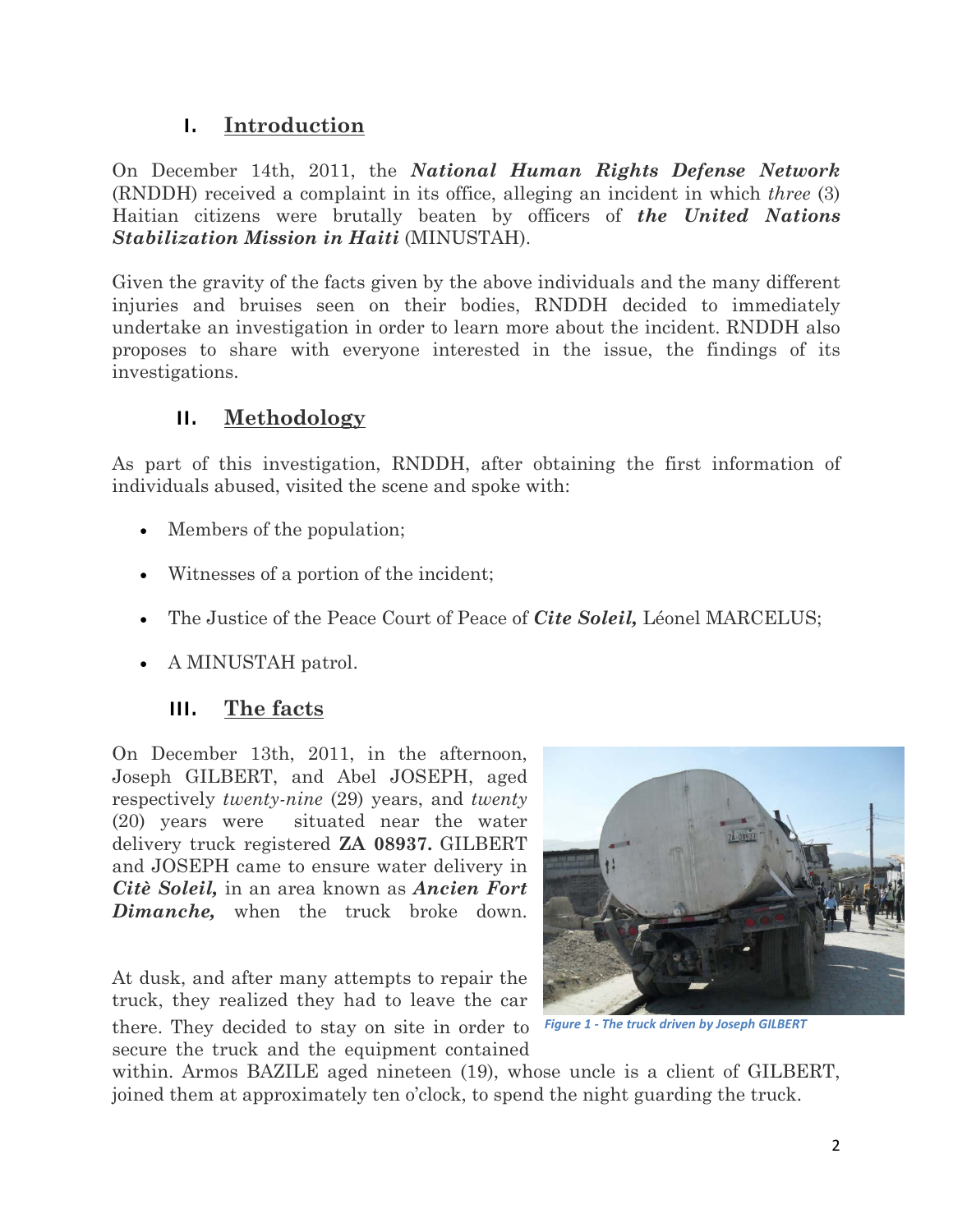It was around *three* (3) in the morning when agents of the Brazilian contingent of MINUSTAH, on a routine patrol, passed by the truck. After passing the patrol stopped its' vehicle and the soldiers walked back up to the individuals listed above. The soldiers arrested them without any explanation. They forced them to empty their pockets, relieving them of the sum of *four thousand five hundred* (4500) gourds; representing the amount of *three* (3) trucks of water delivered during the day and a telephone 39350529 belonging to Joseph GILBERT.

MINUSTAH officers also seized the license of **GILBERT** and the national identification cards of his *two* (2) companions before taking them to the courtyard of the *Institution Mixte Educative de La Saline,* a school whose courtyard is used by the inhabitants of the area to dry clay.



*Figure 2 - Photo of one of the victims*

With numerous kicks and punches, Joseph GILBERT, Abel JOSEPH, and Armos BAZILE were beaten in the courtyard of the school.

The victim's bodies, still bear the visible signs of this physical abuse. They were beaten to the point where they can not sit.

Witnesses, after hearing the cries for help of the victims, went out into the school courtyard.

They claimed that the *three* (3) MINUSTAH officers that were

viciously beating these individuals, are regulars in the area, and known to all.

Offended by this intervention and to prevent similar intrusions, the MINUSTAH agents forced the victims back into their vehicle, and took them out on Route 9, to the site of a plantain field, not far from *Brant* well*.* According to members of the population met at the scene, the vehicle of MINUSTAH involved in this incident is registered under the license plate **UN 24775,** and according to others**, UN 24757**.

After arriving at the site off of Route 9, UN officials stripped victims naked and continued to violently abuse them. This time, in addition



*Figure 3 - Location of the fire lit by MINUSTAH where the victim's clothes were burned*